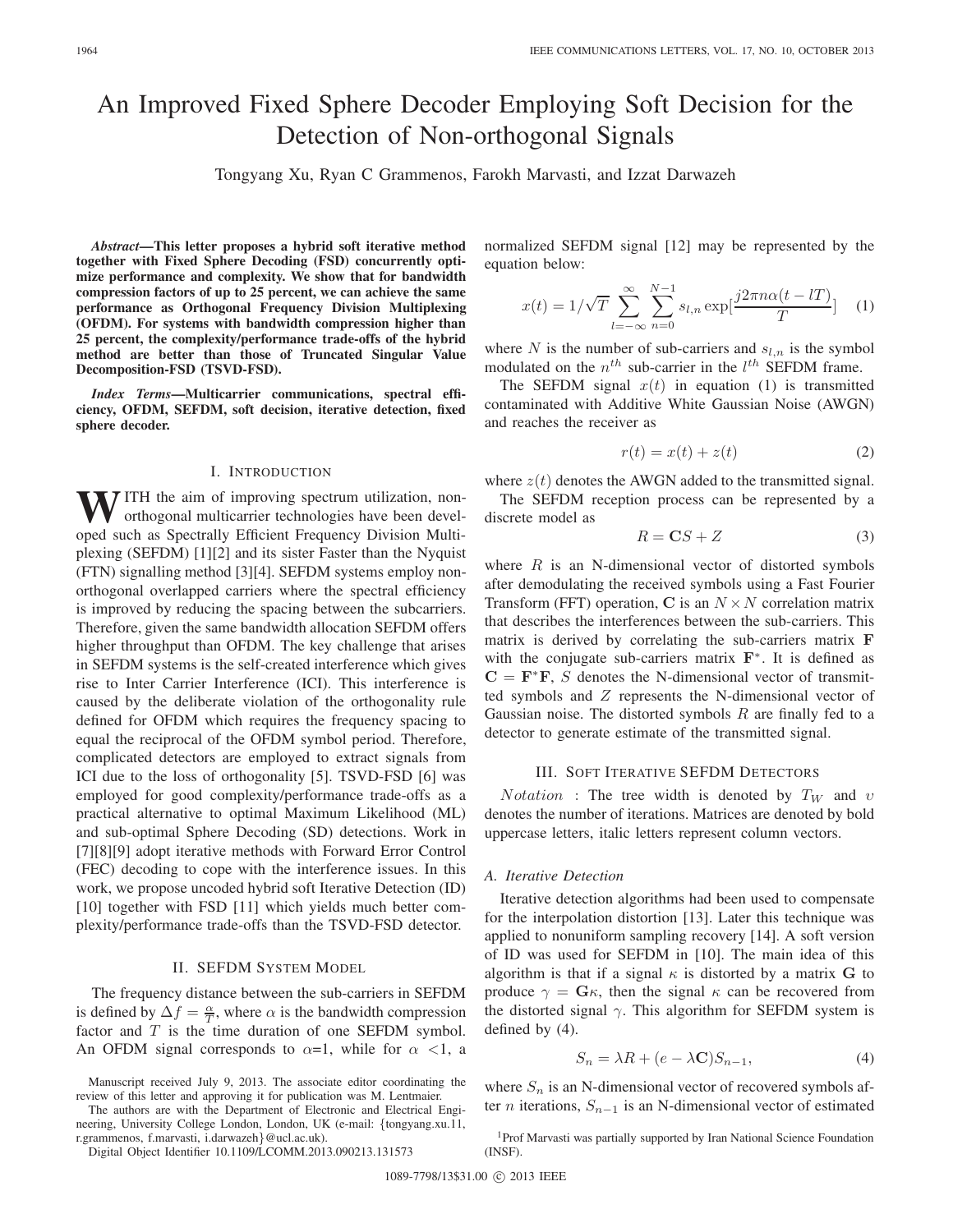

Fig. 1. Soft mapping principle.



Fig. 2. Block diagram of ID-FSD detector.

symbols after  $n - 1$  iterations, e is an  $N \times N$  identity matrix and  $\lambda$  is a convergence factor, between 1 and 2 that determines how many iterations are used in the detection. In this letter,  $\lambda$ is set to 1. As mentioned in [6], the accuracy of the calculation of the initial estimate determines the ease of approaching the optimal solution. TSVD is a hard mapping detector while ID is effectively a soft iterative method which can be used to generate a more accurate initial estimate relative to the TSVD method discussed in [6]. Soft mapping at each iteration is illustrated in Figure 1. The white uncertainty interval is defined by  $d = 1 - \frac{m}{v}$ , where m is the  $m_{th}$  iteration. Only points that fall in the grey area can be manned to the corresponding that fall in the grey area can be mapped to the corresponding constellation point. Other points are kept unchanged and left to the next iteration. It should be noted that the uncertainty area is reduced after each iteration. The solution should always be found as long as there is a sufficient number of iterations. For example, in Figure 1 point A is mapped to  $1 + i$  while point B is reserved for the next iteration. Although this soft mapping will significantly reduce the impact of noise the overall performance is still far from optimum.

## *B. Hybrid ID-FSD Detection*

In this section we propose a new hybrid iterative FSD algorithm that is described in Algorithm 1. Figure 2 depicts a block diagram for the new hybrid Iterative Detection-FSD (ID-FSD) detector.

*1) ID-Processor:*  $\hat{S}$  is an N-dimensional vector of unconstrained estimated symbols and at the final iteration stage each symbol is rounded or sliced to the closest integer, thus defines an N-dimensional vector of constrained estimated symbols  $\overline{S}$ .

## **Algorithm 1** : Hybrid ID-FSD Detection.

|  | $S_{ID-FSD} = S$<br>else<br>$\bar{S} = \bar{S}$<br>else<br>$S_{ID-FSD} = S$<br>end if<br>end for<br>end if<br>$[\tilde{S}] \leftarrow FSD(\hat{S}, \bar{S});$ | $\breve{q}_{ID} =   R - \mathbf{C}\bar{S}  ^2;$<br>then | else if $\hat{S}_{\Re} < -d\&\hat{S}_{\Re} < -d$<br>$AED = min  d ;$ | end if<br>then | else if $\hat{S}_{\mathfrak{B}} < -d\&\hat{S}_{\mathfrak{B}} > d$<br>$d = d$ : | else if $\hat{S}_{\Re} > d\&\hat{S}_{\Re} < -d$<br>if $length(d) > T_W$ then | end for<br>$S = 1 + i$ ; |  | $[\tilde{S}, \tilde{S}] \leftarrow ID(R, \mathbf{C}, \lambda, v);$<br>$S = R$ :<br>for $m = 1$ ; $m \le v$ ; $m + +$ do<br>$\ddot{S} = \lambda R + (e - \lambda \mathbf{C}) S;$<br>$[S] = SoftMapping(S, d);$<br>$d=1-\frac{m}{n};$<br>$\hat{S}_{\mathfrak{B}} = Real(\hat{S}), \hat{S}_{\mathfrak{B}}$<br>$Imag(\ddot{S})$ :<br>if $\hat{S}_\Re$ > $d\&\check{S}_\Re$ > d then<br>then<br>$\bar{S} = 1 - i$ ;<br>$\bar{S} = -1 + i$ ;<br>$\bar{S} = -1 - i$ | $chol\{C^*C\} = L^*L;$<br>$D = \ R - \mathbf{C}\tilde{S}\ ^2$<br>$  \mathbf{L}(\hat{S} - \tilde{S})  ^2;$<br>$\tilde{s}_n = [1+i, 1-i, -1+i, -1-i];$<br>$d=0$ :<br>for $m = N$ : $m > 1$ : $m = -$ do<br>for $n = N$ ; $n>m$ ; $n = -$ do<br>$d = [l_{m,n}(\hat{s}_n - \tilde{s}_n)]^2 + d;$<br>$d = Sort[d]$ ;<br>else<br>end for<br>if $AED \leq \check{q}_{ID}$ then |
|--|---------------------------------------------------------------------------------------------------------------------------------------------------------------|---------------------------------------------------------|----------------------------------------------------------------------|----------------|--------------------------------------------------------------------------------|------------------------------------------------------------------------------|--------------------------|--|--------------------------------------------------------------------------------------------------------------------------------------------------------------------------------------------------------------------------------------------------------------------------------------------------------------------------------------------------------------------------------------------------------------------------------------------------------------|-------------------------------------------------------------------------------------------------------------------------------------------------------------------------------------------------------------------------------------------------------------------------------------------------------------------------------------------------------------------------|
|  |                                                                                                                                                               |                                                         |                                                                      |                |                                                                                |                                                                              |                          |  |                                                                                                                                                                                                                                                                                                                                                                                                                                                              |                                                                                                                                                                                                                                                                                                                                                                         |
|  |                                                                                                                                                               |                                                         |                                                                      |                |                                                                                |                                                                              |                          |  |                                                                                                                                                                                                                                                                                                                                                                                                                                                              |                                                                                                                                                                                                                                                                                                                                                                         |
|  |                                                                                                                                                               |                                                         |                                                                      |                |                                                                                |                                                                              |                          |  |                                                                                                                                                                                                                                                                                                                                                                                                                                                              |                                                                                                                                                                                                                                                                                                                                                                         |
|  |                                                                                                                                                               |                                                         |                                                                      |                |                                                                                |                                                                              |                          |  |                                                                                                                                                                                                                                                                                                                                                                                                                                                              |                                                                                                                                                                                                                                                                                                                                                                         |
|  |                                                                                                                                                               |                                                         |                                                                      |                |                                                                                |                                                                              |                          |  |                                                                                                                                                                                                                                                                                                                                                                                                                                                              |                                                                                                                                                                                                                                                                                                                                                                         |

*2) FSD-Initializer:* This block is responsible for generating initial radius  $\breve{g}_{ID}$  which determines the size of the search sphere, as in the equation below.

$$
\breve{g}_{ID} = ||R - \mathbf{C}\bar{S}||^2 \tag{5}
$$

where  $\| \cdot \|$  denotes the Euclidean norm. The initial radius equals the distance between the sphere center and the initial constrained estimate  $S$ . Due to the ill conditioning of the SEFDM system, these initial estimates may deviate greatly from the optimal points. TSVD was previously applied [6] to cope with this problem. However, the improvement was limited. Therefore, ID is employed here to calculate an improved initial radius.

*3) FSD:* This block implements the SEFDM detection algorithm using equation:

$$
\tilde{S}_{ID-FSD} = \arg\min_{\tilde{S}\in O^N} \left\| R - \mathbf{C}\tilde{S} \right\|^2 \le \tilde{g}_{ID} \tag{6}
$$

where  $\tilde{S}$  are detected symbols, O is the constellation cardinality and  $\breve{g}_{ID}$  is the initial radius transferred from FSD-Initializer. If finally no node is found within the sphere, the ID constrained estimate is taken as the solution  $\overline{S}$ , as expressed in the equality below:

$$
\tilde{S}_{ID-FSD} = \bar{S} \tag{7}
$$

This is why the design contains a feed of the constrained estimates from ID-Processor to the FSD block. In order to simplify the squared Euclidean norm calculation, equation (6) can be transformed into an equivalent expression using Cholesky Decomposition. The transformation is carried out using  $chol\{C^*C\} = L^*L$  [6], where L is an  $N \times N$  upper triangular matrix. Hence, (6) can be re-written as

$$
\tilde{S}_{ID-FSD} = \arg\min_{\tilde{S} \in O^N} \left\| \mathbf{L}(\hat{S} - \tilde{S}) \right\|^2 \le \breve{g}_{ID} \tag{8}
$$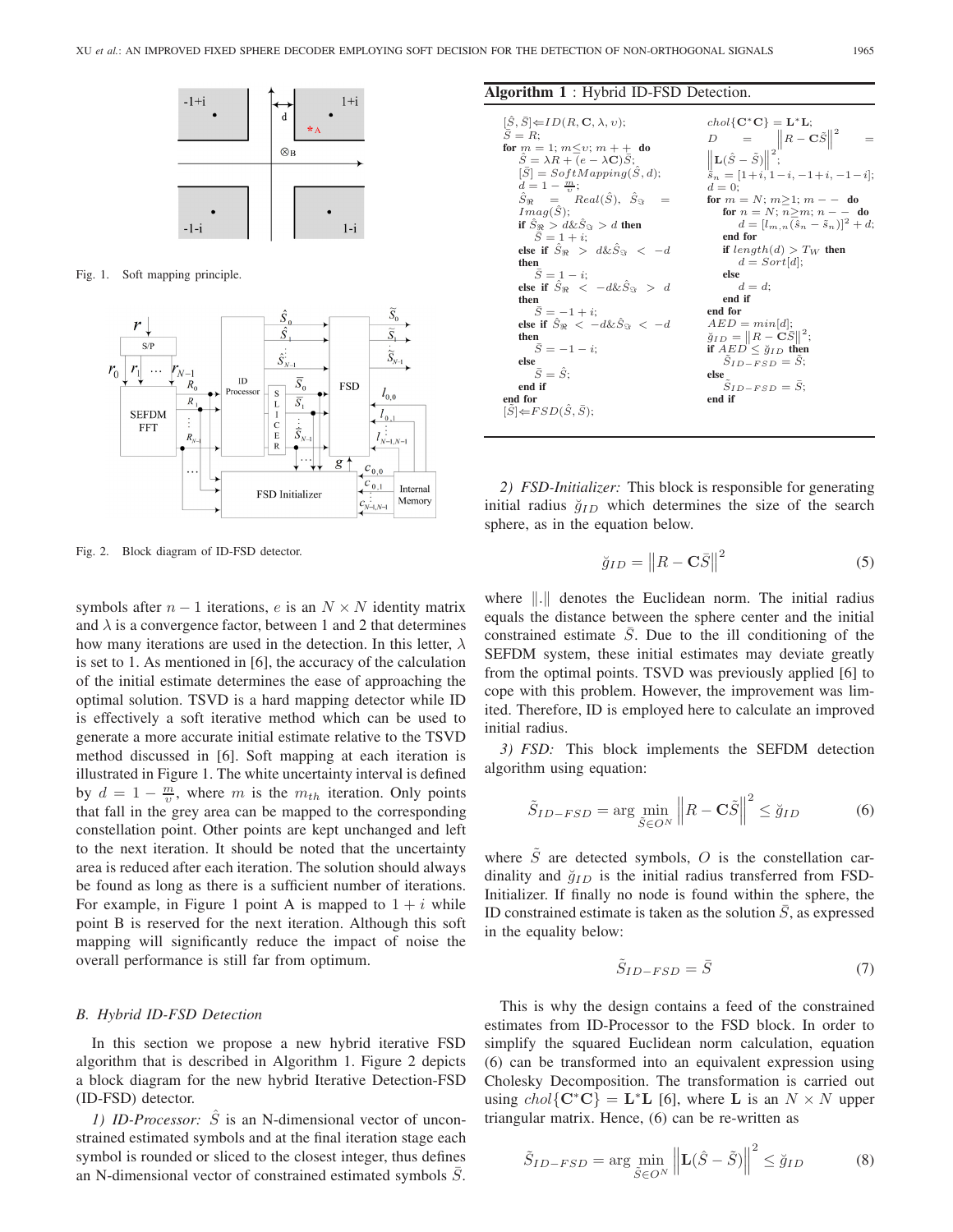

Fig. 3. BER performance for ID and TSVD detectors carrying 4QAM symbols for N=16,  $v=20$  for  $T_W=16$  with  $\alpha = 0.7$  and 0.8.

*4) Internal Memory:* The elements of **C** and Cholesky decomposition of C are stored in this block, where  $c_{m,n}$  are the elements of **C** and are used for calculating the initial radius in equation (5).  $l_{m,n}$  denotes the elements of the upper triangular matrix and are used for calculating squared Euclidean norm in equation (8).

# IV. NUMERICAL RESULTS

The performance and complexity of the proposed detector are evaluated. The work in this paper is to prove a concept. Therefore, the modulation scheme adopted throughout the simulations is 4-QAM and only an AWGN channel is assumed.

# *A. Performance*

Figure 3 compares the performance of two simplified detectors. The results show that the ID detector outperforms the TSVD one for various bandwidth compression factors.

The purpose of Figure 4 is to demonstrate that ID-FSD is superior to TSVD-FSD for various bandwidth compression factors. More importantly, when  $\alpha = 0.8$ , the curve is very close to the theoretical one, which indicates the hybrid detector has quasi-optimum performance. It is of interest to note that for low SNR values, there is still nearly 1dB deviation between the ID-FSD and single carrier curves. This is attributed to errors in the initial estimate which come from ID detection in Figure 3. In order to narrow the deviation to zero, we need to increase further the value of tree width  $(T_W)$ .

Testing for different tree widths, Figure 5 shows that the much lower complexity ID-FSD detector with  $T_W = 16$  has a very close performance to that of the TSVD-FSD detector with  $T_W$ =1024. Such result is highly encouraging for achieving high performing SEFDM detection with realistic complexity. The complexity issue is further explored below.

# *B. Complexity*

We represent the complexity in terms of real-valued multiplications and real-valued additions. For this we consider operations for detecting each symbol, not the operations required only once in the detection process (e.g. Singular Value Decomposition for correlation matrix). The complexity of ID



Fig. 4. BER performance for ID-FSD and TSVD-FSD detectors carrying 4QAM symbols for N=16,  $v=20$  for  $T_W=16$ .



Fig. 5. BER performance for different detectors carrying 4QAM symbols for N=16,  $v=20$ ,  $\alpha =0.7$ .

is calculated according to equation (4) and the complexity of TSVD can be easily derived. The complexity analysis of FSD is more involved. The computation can be divided into two parts. At the first  $\omega = \log_2 T_W$  levels, all the nodes are searched, which means Full Expansion (FE), while for the remaining levels,  $2T_W$  nodes are searched and only  $T_W$ nodes are reserved, which means Partial Expansion (PE). Furthermore, a sort unit is employed and this consumes more resources. Detailed calculation of complexities yields the results summarised in Table I. The complexity is analyzed in detail for implementation on an FPGA platform in [15].

Table II shows normalised delay comparison of both ID-FSD and TSVD-FSD detectors. Assuming both ID-FSD  $(N=16, v=20)$  and TSVD-FSD  $(N=16)$  employ parallel and pipelined structures. Regarding initial delay, ID-FSD consumes 19 more clock cycles than TSVD-FSD. In terms of pipelined delay, both schemes consume one clock cycle.

Figure 6 illustrates the MATLAB execution time of different detectors and for various iterations and tree widths. We use the execution time to compare the relative complexity of detectors. The figure clearly shows the new ID-FSD detector, even with a very high number of iterations, always displays execution time one order of magnitude lower than its TSVD-FSD counterpart. This trend is consistent with the absolute numbers of Table I. It is obvious that TSVD-FSD detector needs more computational